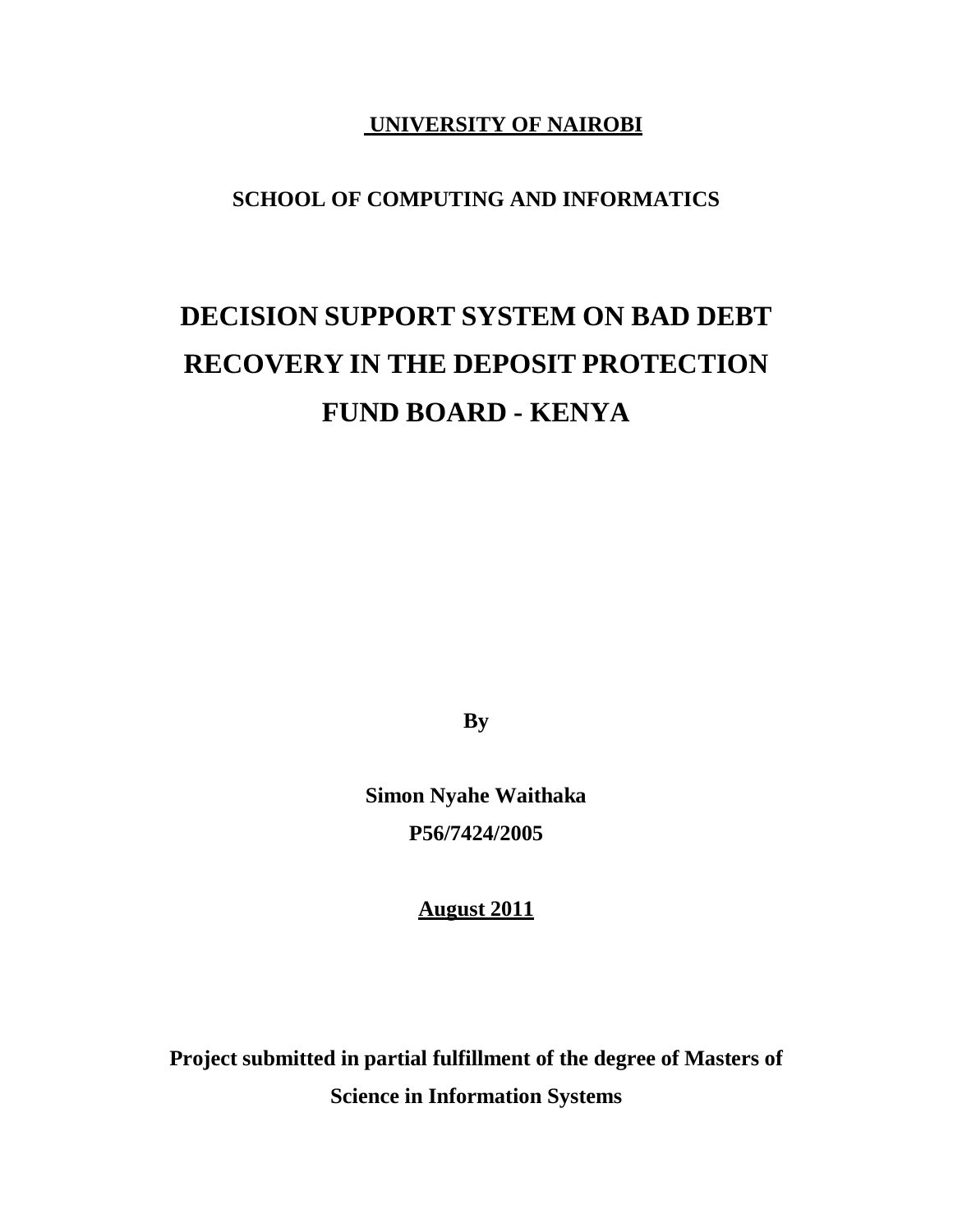#### **DECLARATION**

### THIS PROJECT IS MY ORIGINAL WORK AND HAS NOT BEEN SUBMITTED FOR A DEGREE IN ANY OTHER UNIVERSITY

**Signed: ……………………………………….**

**Simon N. Waithaka**

**P56/P/7424/2005**

**Date: ………………………………….**

### **THIS PROJECT HAS BEEN SUBMITTED FOR EXAMINATION WITH MY APPROVAL AS A UNIVERSITY SUPERVISOR**

**Signed: ……………………………………….**

**Muchemi L.**

**Lecturer**

**School of Computing and Informatics University of Nairobi**

**Date: ………………………………….**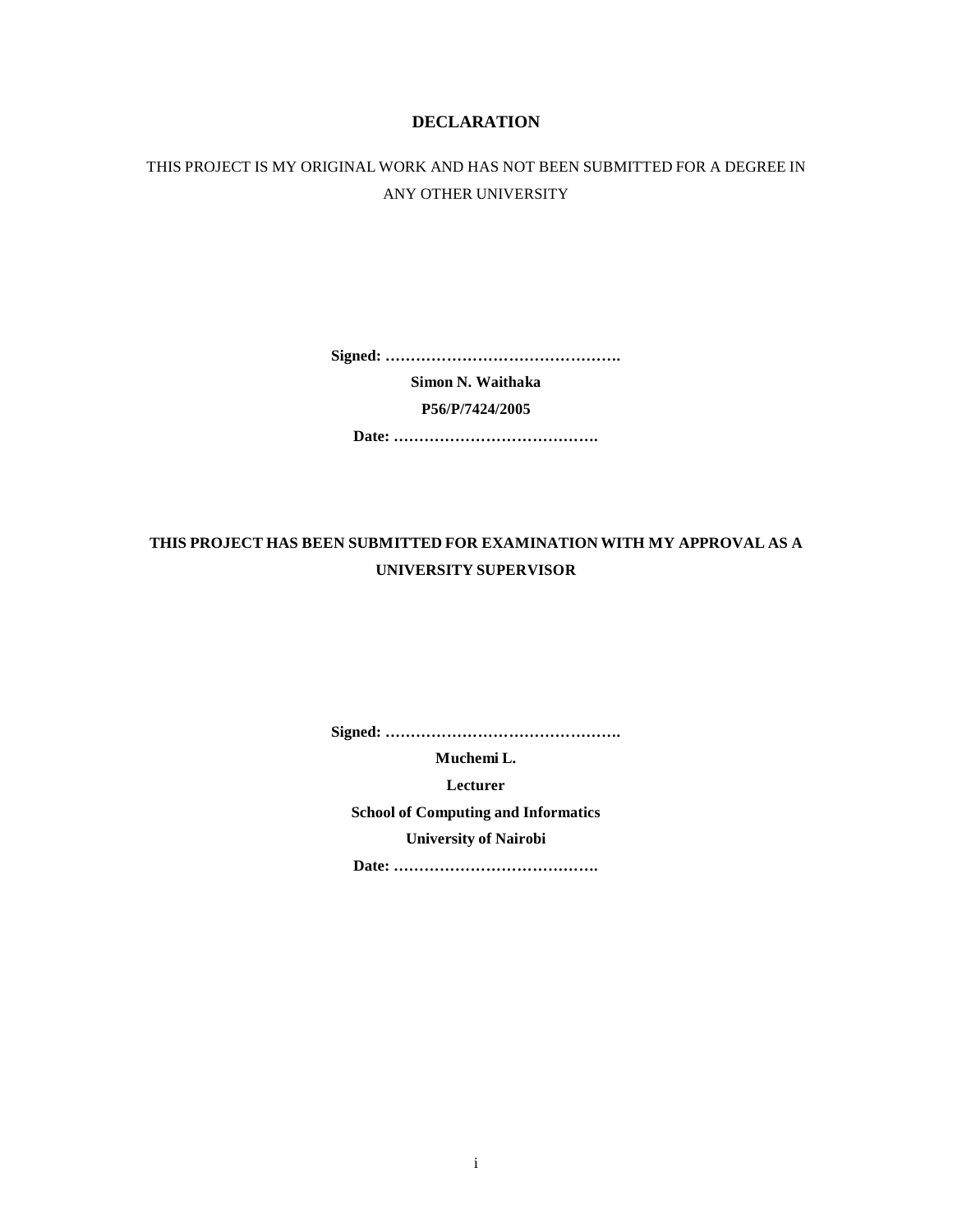#### **ABSTRACT**

The Deposit Protection Fund Board (DPFB), in particular Institutions in Liquidations division, is often plagued by a lengthy liquidation process, unpaid loans, collection agency fees and various legal charges. The unpaid loans and the recovery procedures contribute significantly to the rising cost and increasing length of the liquidation process. The DPFB does not have any decision support tools that can be use to guide on debt recovery for institutions in liquidation. They rely on manual methods such us response to demand notes, the existence of security and the general availability of documents on the loan to classify whether a loan is a potentially good or bad debt.

Institutions in liquidation have massive loans data, which have been utilised in this project to aid the learning process of data mining tools in evaluating whether a particular debtor is likely to pay their debts. These results are meant to act as an enhancement to the mentioned manual methods.

This research explored the effectiveness of various data mining tools in evaluating whether a debt is likely to be repaid. The research involved recognition of the manual methods DPFB uses in classifying debts, the IT measures taken by DPFB toenhance debt recovery and the level of success achieved so far.

Loans data was collected from 27 institutions' databases. Data was prepared by selecting suitable variables (predictive and target). The predictive variables were four, namely; amount at liquidation, contacts availability, debt type and customer type. The target variable was the indication on whether a debt is good or bad.

Seven data mining methods were selected based on guidance from literature review. Predictive modelling software – DTREG was employed to train and validate the data mining techniques. The performance of each of the model was analysed using confusion matrix and area under receiver operating curve. Results were obtained from both balanced and imbalanced data. Balanced data performed better than imbalanced. The results which are detailed in chapter four depict that neural networks tools generally gave high accuracy. These findings guided to the development of a DSS prototype based on neural networks. This model can be used to aid DPFB decision support on debt recovery.

A neural network based DSS software - Alyuda Forecaster XL whose details a highlighted in section 4.5 formed the Model Based Management System (MBMS) component of the developed DSS prototype. On testing the software using different number of debt records, it was noted its classification accuracy increased with higher number of records.

The Data Base Management System (DBMS) part of the DSS was based on SQL 2000 while the Dialog Generation and Management System (DGMS) was based on Visual Studio and Crystal Report software.<br>In conjunction with the manual methods currently used by DPFB to classify debts, the developed

decision support system is expected to enhance the accuracy of classification that may eventually lead to curbing the lengthy liquidation period and reduce expenses incurred in the process.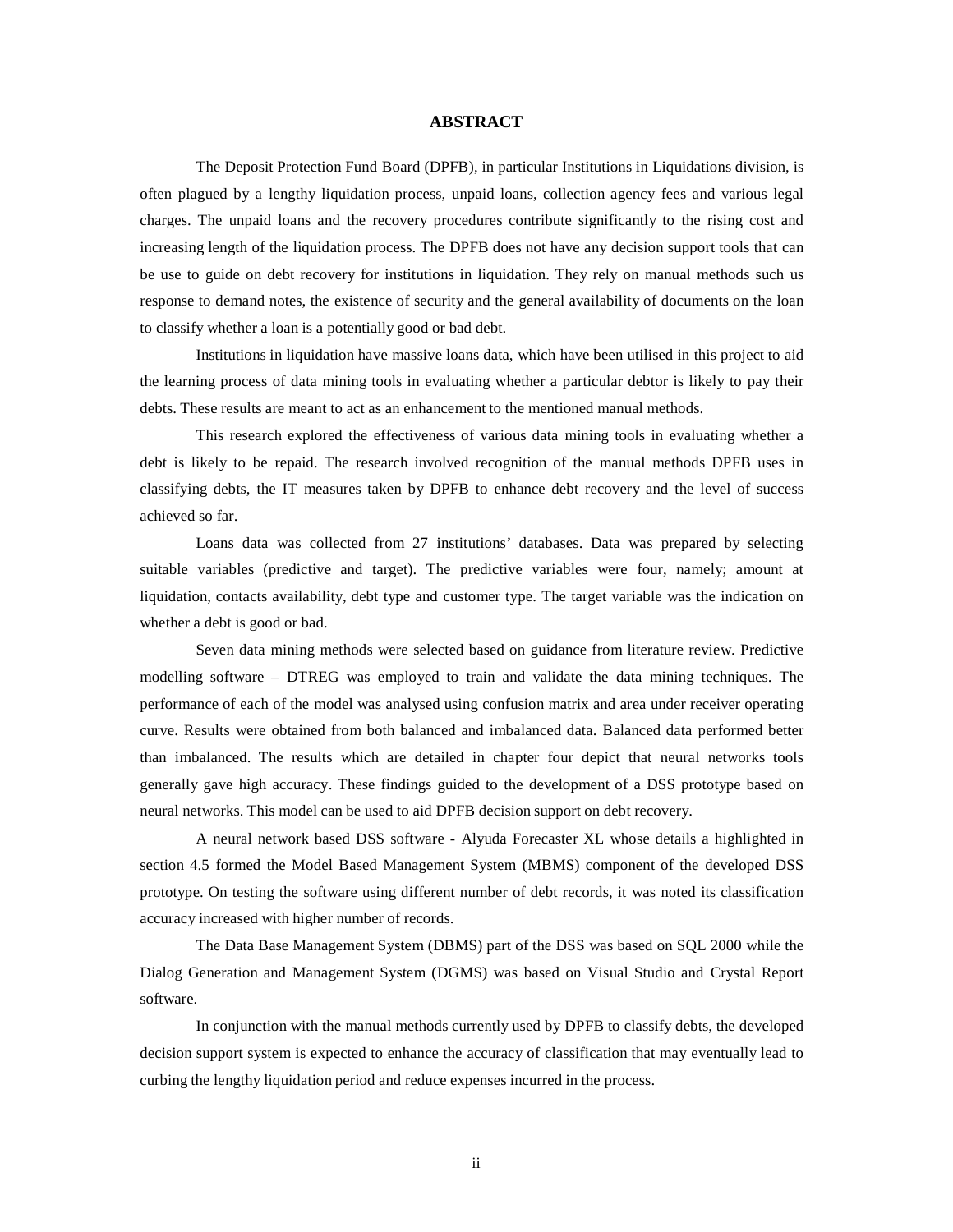#### **ACKNOWLEDGEMENTS**

I wish to express my profound gratitude first and foremost to my God creator of heaven and earth who gave me the insight, ability and strength to be able to conceptualize and perform this study. Many thanks also goes to my supervisor in this project, Mr. Lawrence Muchemi, who is a lecturer at the School of Computing and Informatics, University of Nairobi for his kind and tireless guidance throughout the research. In particular he helped me moderate my ideas and ensured that the study was on track and met the required masters' level standards.

My thanks are also extended to my dear wife Grace for her constant encouragement and support throughout the study. To my children Victor, Joy, Praises and Enoch whose comments and mere presence around me was a great encouragement.

To my workmates in DPFB who enhanced my understanding ofthe debt recovery processes especially the manual methods used in classifying debts.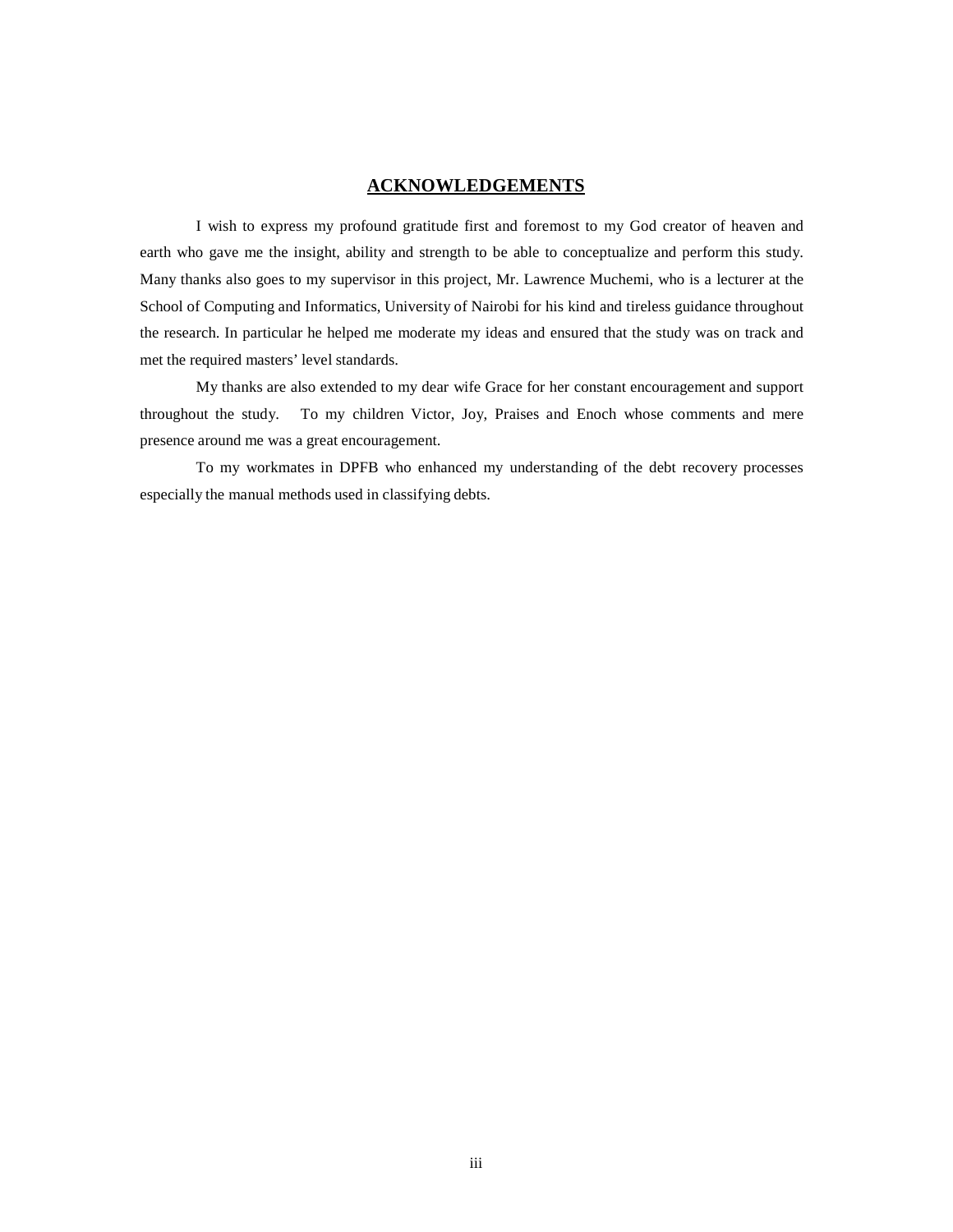### **TABLE OF CONTENTS**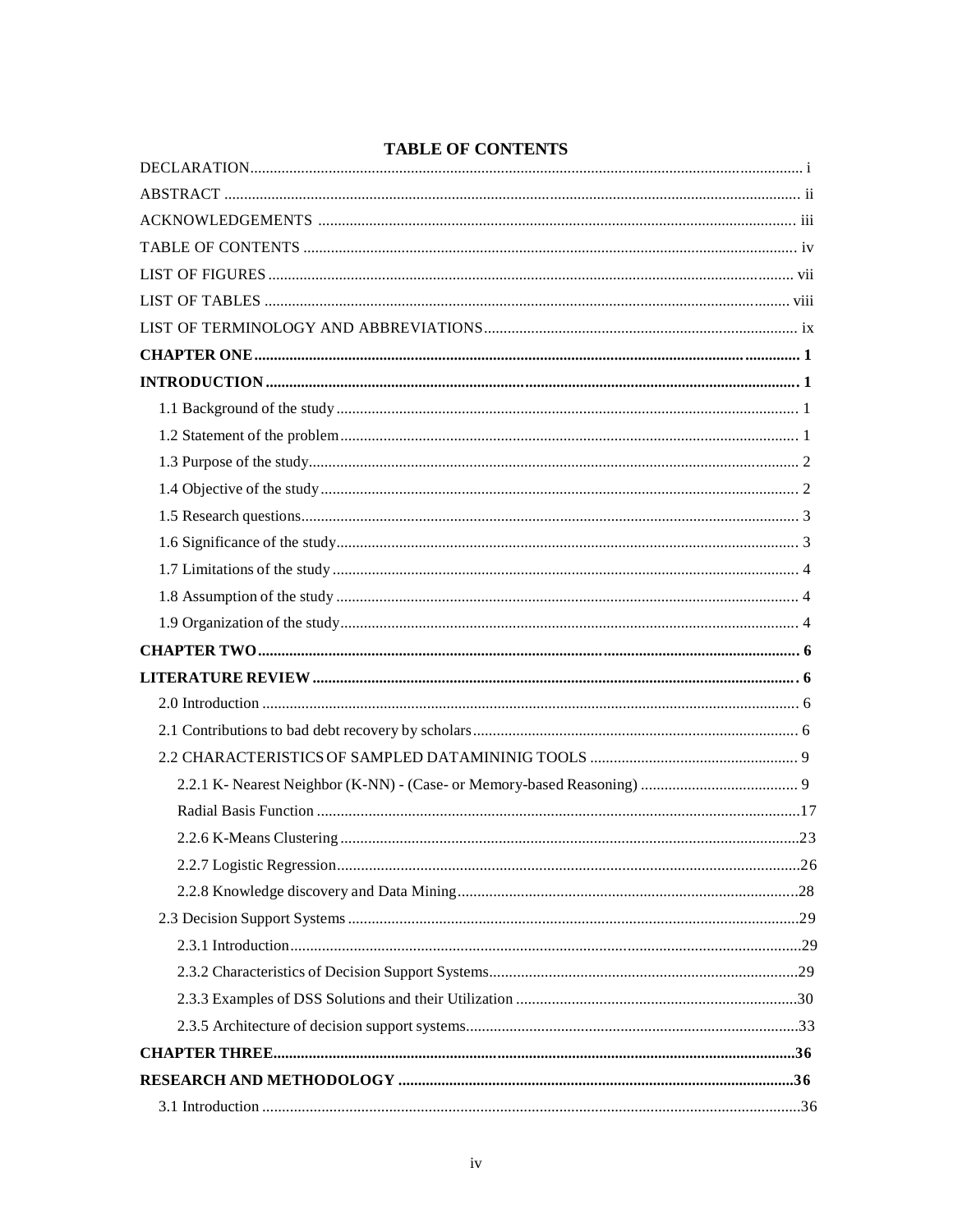| 4.3.4 Radial Basis Function (RBF) Neural Networks - Conceptually similar to K-              |  |
|---------------------------------------------------------------------------------------------|--|
| 4.3.5 Probabilistic Neural Networks (PNN) and General Regression Neural Networks (GRNN) -54 |  |
|                                                                                             |  |
|                                                                                             |  |
|                                                                                             |  |
|                                                                                             |  |
|                                                                                             |  |
|                                                                                             |  |
|                                                                                             |  |
|                                                                                             |  |
|                                                                                             |  |
|                                                                                             |  |
|                                                                                             |  |